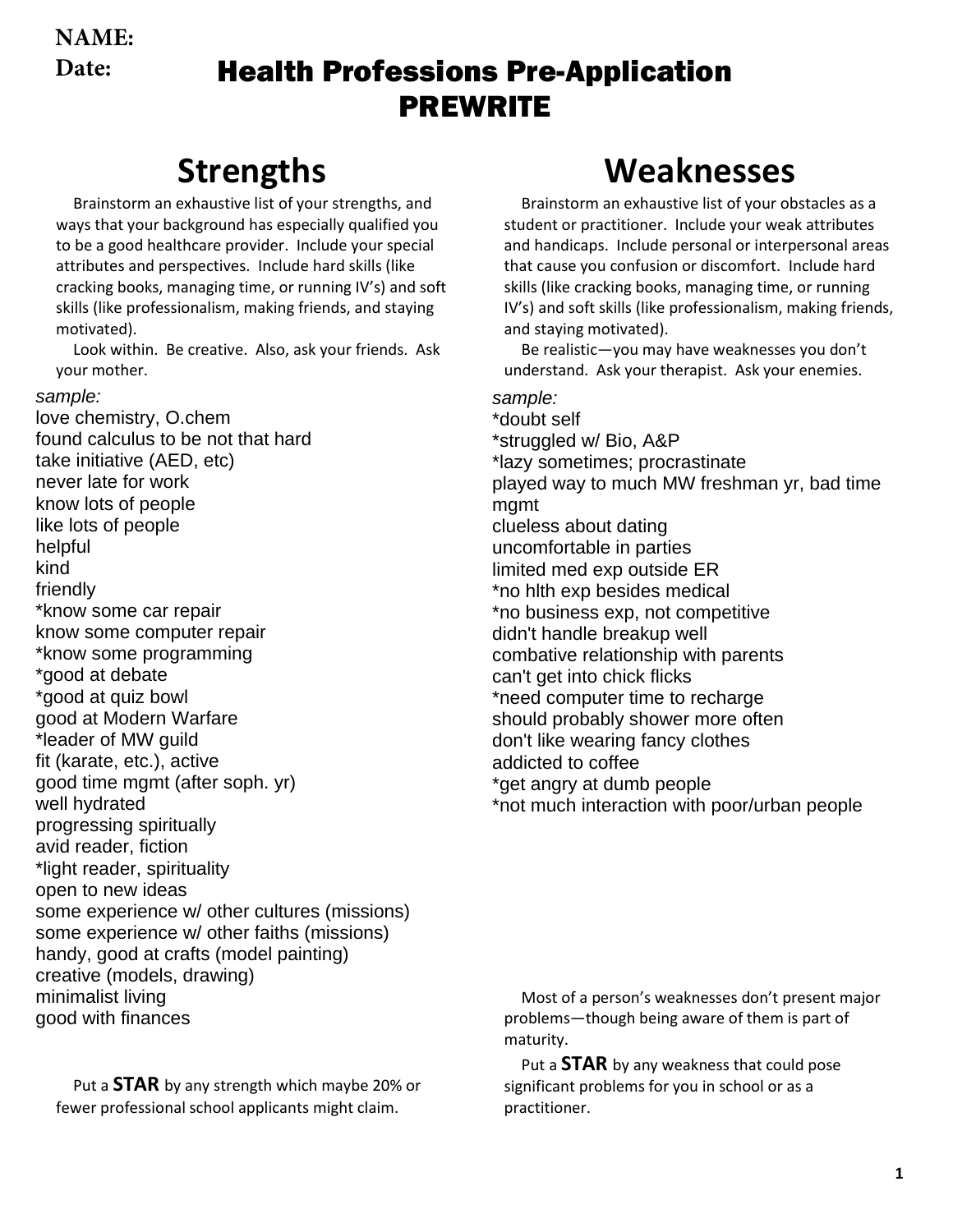# **Accomplishments**

What have you done that you're proud of? That reflects your skills, work ethic, and character?

sample:

A's in Chem, O.Chem 2nd place Modern Warfare guild challenge strong work history maintain strong long-distance friendship with Dan pretty good at cooking Indian food awesome painted model of Enterprise D 2nd place regionals at h.s. debate paid for most of college since soph. yr learned how to study after fresh. yr got along with 3 roommates I don't like ...incl. 1 who plays bagpipes grew awesome beard freshman yr outgrew awesome beard soph. yr mostly got over thinking I was awesomest helped Sal fix his Mustang lived cheap since soph. yr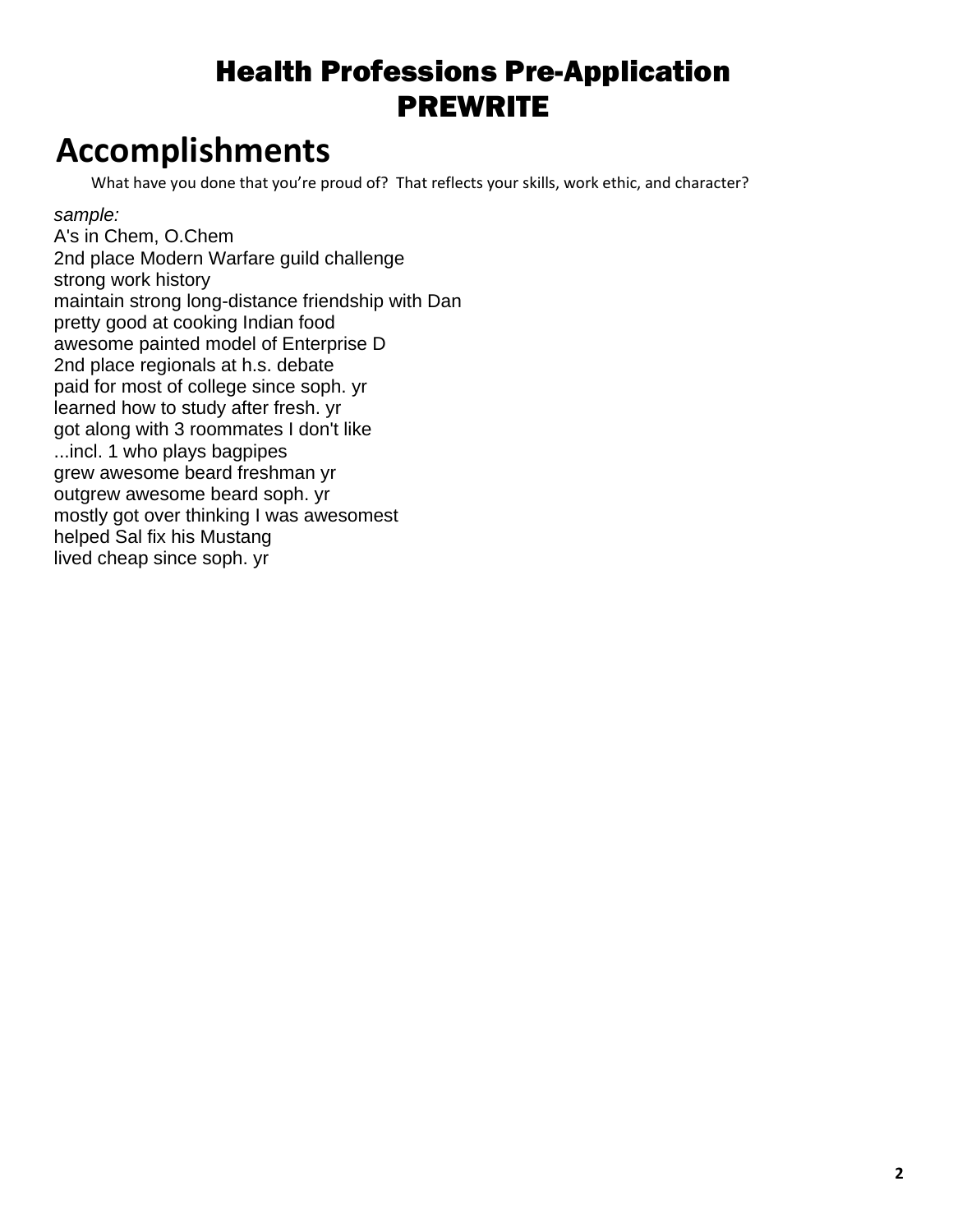## **Motives**

What motivates you to spend a career working in healthcare? What events or individuals started you on this path? Why is healthcare something you want to do each day for maybe the next 30-40 years?

#### sample:

dad's heart thing conversation with mom senior yr want a technical career want to help people conversations w/ Dr. Karl and his nurses encouragement from HPAC advisor don't want a desk job loved time as ER volunt enjoy manipulation, surgery enjoy problem solving conversations with techs, decision not to go that way earn enough to buy cool toys option to do enjoyable work >40 hrs / wk curiosity about cell chemistry, research chem curiosity abt brain sci, dementia desire to enhance performance, own and others desire to improve own focus, time mgmt, productivity desire not to do others' bidding

(There had better be things on this page other than, "I want to help people.")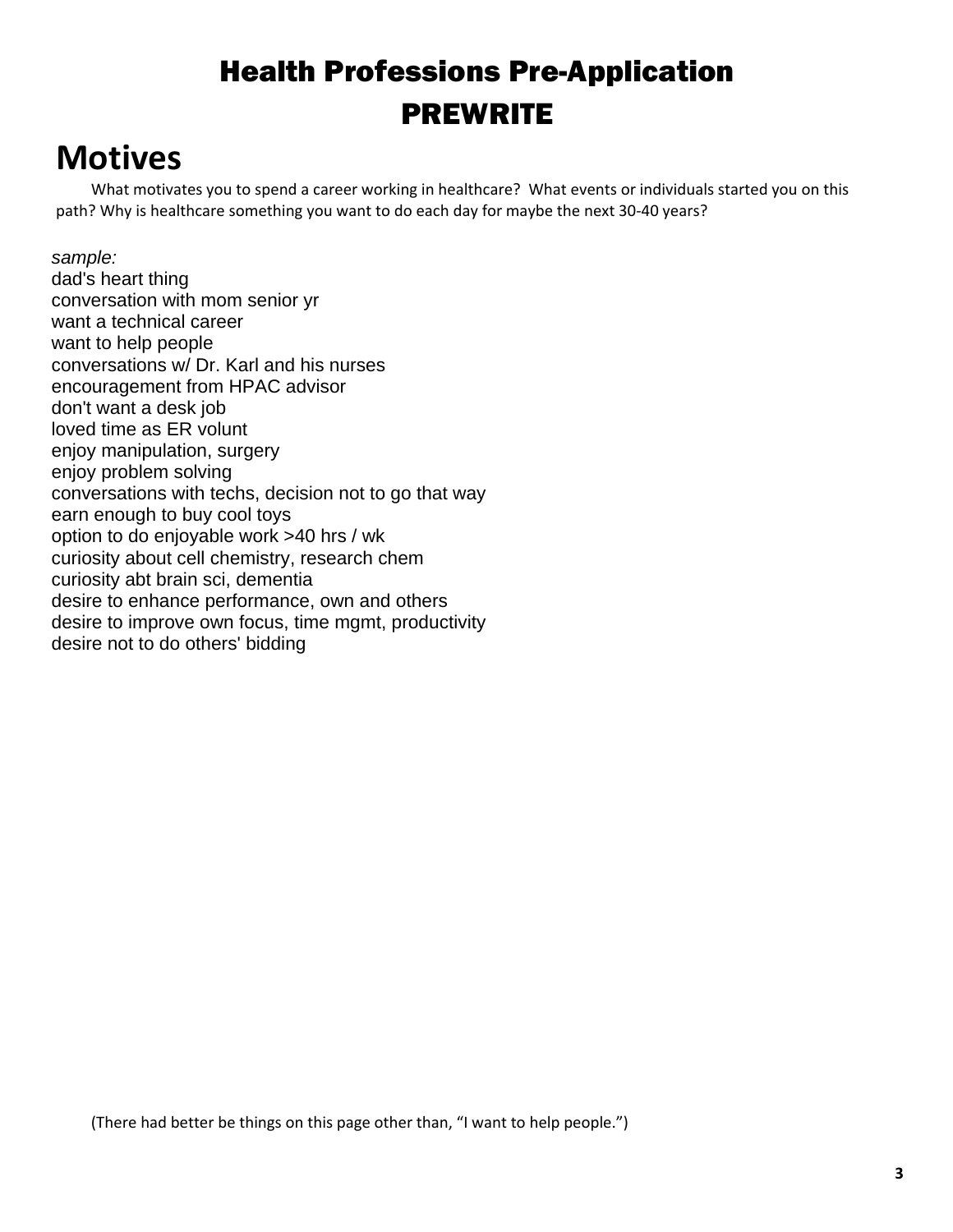# **Goals**

Goals are what you look forward to in the future, personally and professionally. What does your dream future look like?

What sorts of tasks do you most enjoy? What sort of patients do you especially like to work with? Do you especially prefer to work in a hospital, clinic, private practice, or other setting? Do you hope to serve in the military or as a medical missionary? To be paid by the public or by private citizens? Are you especially interested in special areas within your field (including academics or teaching)? How much time in a week will you want to devote toward healthcare? Toward your personal life and family? Do you have particular earning, investment, or acquisition goals? Career advancement goals?

#### sample:

buy a big house, lots of toys feel good abt personal accomplishments feel good abt helping others use tech skills to optimize patient outcomes maybe continue mission work maybe explore more abt neuro med

<I guess my motives aren't that well formed. I should talk to my advisor about it.>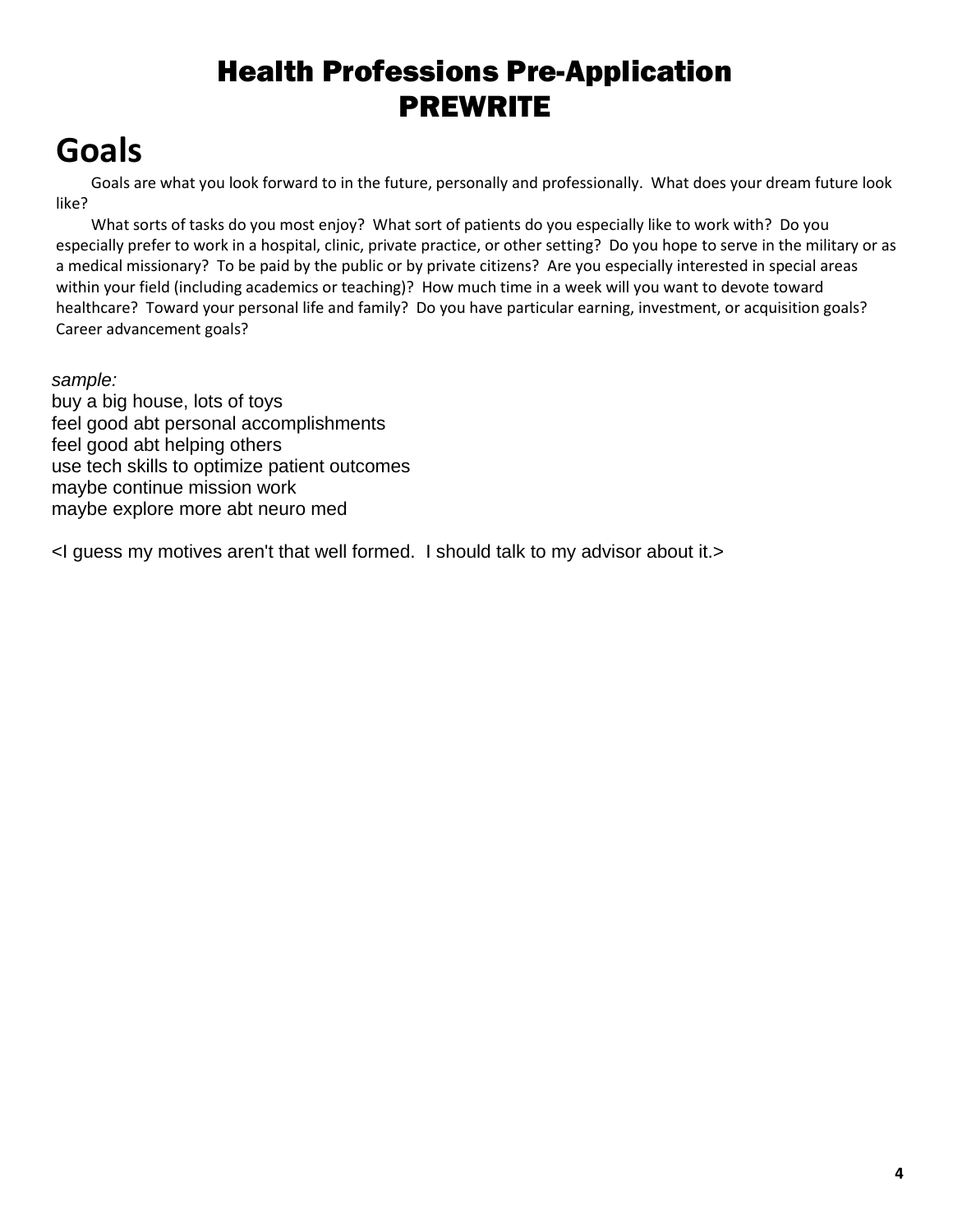# **Influences**

What people, experiences, relationships, or circumstances shaped who you are today? Which ones put you on the path to healthcare? Did a particular book, quote, or event especially shape your outlook?

# **Challenges**

What challenges, handicaps, circumstances, or misfortunes have you had to overcome to get this far? How did your influences and challenges change and mature you?